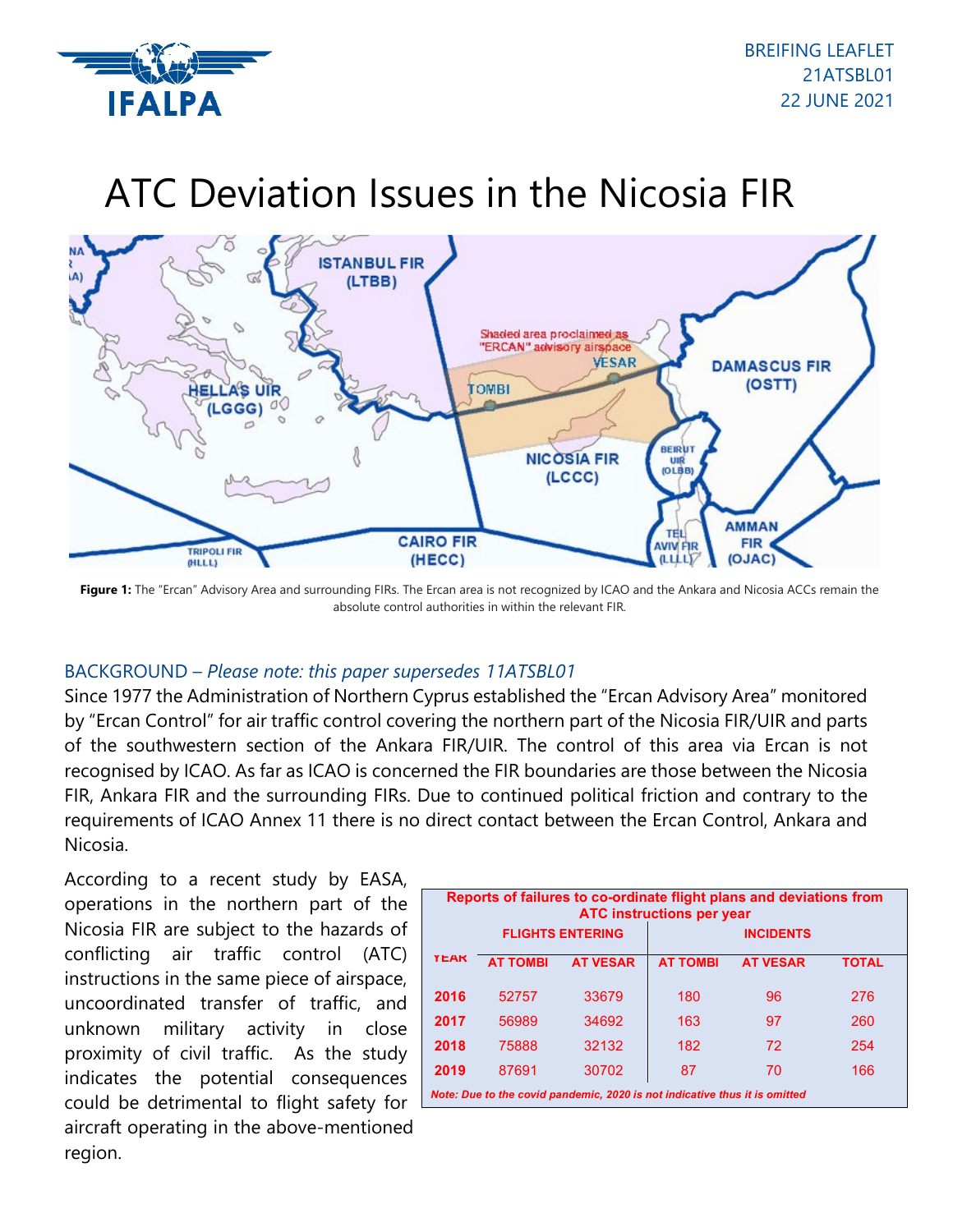As might be anticipated the situation has led to a number of incidents as indicated in (see Fig 2). Nicosia ATC has identified the main causes for the deviations as unfamiliarity with the procedures due to inadequate training or briefing and instruction confusion in a high workload environment. Nicosia ATC argue that this assertion is borne out by the fact that none of the reported incidents involved airlines crews using frequently the concerned airspace, thus being, naturally, familiar and well versed in the procedures.

## RECOMMENDATIONS

IFALPA has developed the following advice for pilots in an effort to improve flight safety in the northern part of the Nicosia FIR and the adjacent airspace.

• All Member Associations should inform their members as well as other national pilots by the most suitable means of the existing critical deficiencies, so that Flight Safety within the northern area of NICOSIA FIR and adjacent airspace can be assured.

## **Southbound Procedures**

- While in Ankara FIR comply with control instructions issued by Ankara ACC (either directly or through any other station designated by Ankara, e.g., "Ercan" station on 126.70 MHZ) up to point VESAR (B545) or point TOMBI (VA16). Nicosia ACC requires that aircraft approaching Nicosia FIR/UIR from Ankara FIR make pre-entry contact *at least 10 minutes before the FIR boundary.*  It is essential that crews comply with this requirement: only then will Nicosia ACC be in a position to assume control and provide appropriate traffic separation.
- Once contact is established and flight details including Flight Level (FL) information passed, avoid making requests to Ankara ACC for FL changes for the rest of the flight through Ankara FIR, unless climbing from or descending to aerodromes in the immediate vicinity of the FIR boundary. If for any reason, it becomes absolutely necessary to make such level changes after initial contact with Nicosia while still in Ankara FIR, it is important for safety reasons that Nicosia ACC be advised at once of the change.
- At VESAR or TOMBI, flights will come under the sole control of Nicosia. Accordingly, you should change to Nicosia ACC. Remember there are no formal transfer of control procedures between Ankara and Nicosia ACCs and no changeover instructions will be issued on crossing the FIR boundary,
- Once within the Nicosia FIR flights should ONLY accept control instructions issued by Nicosia ACC until hand over to the next ATC Unit or FIR/UIR. Any invitation to change to another station (e.g., "Ercan" station) should be disregarded. In case of insistence a check should be made with Nicosia ACC.

For flights entering the Nicosia FIR from the north and continuing east to the Damascus FIR. On completion of ATC formalities with Nicosia ACC after entry into the FIR as well as the position reporting requirements for Damascus FIR, establish communications with "Ercan" station and pass on relevant flight details. This should be regarded as a purely courtesy call – under NO circumstances should any ATC instruction be accepted from "Ercan" station.